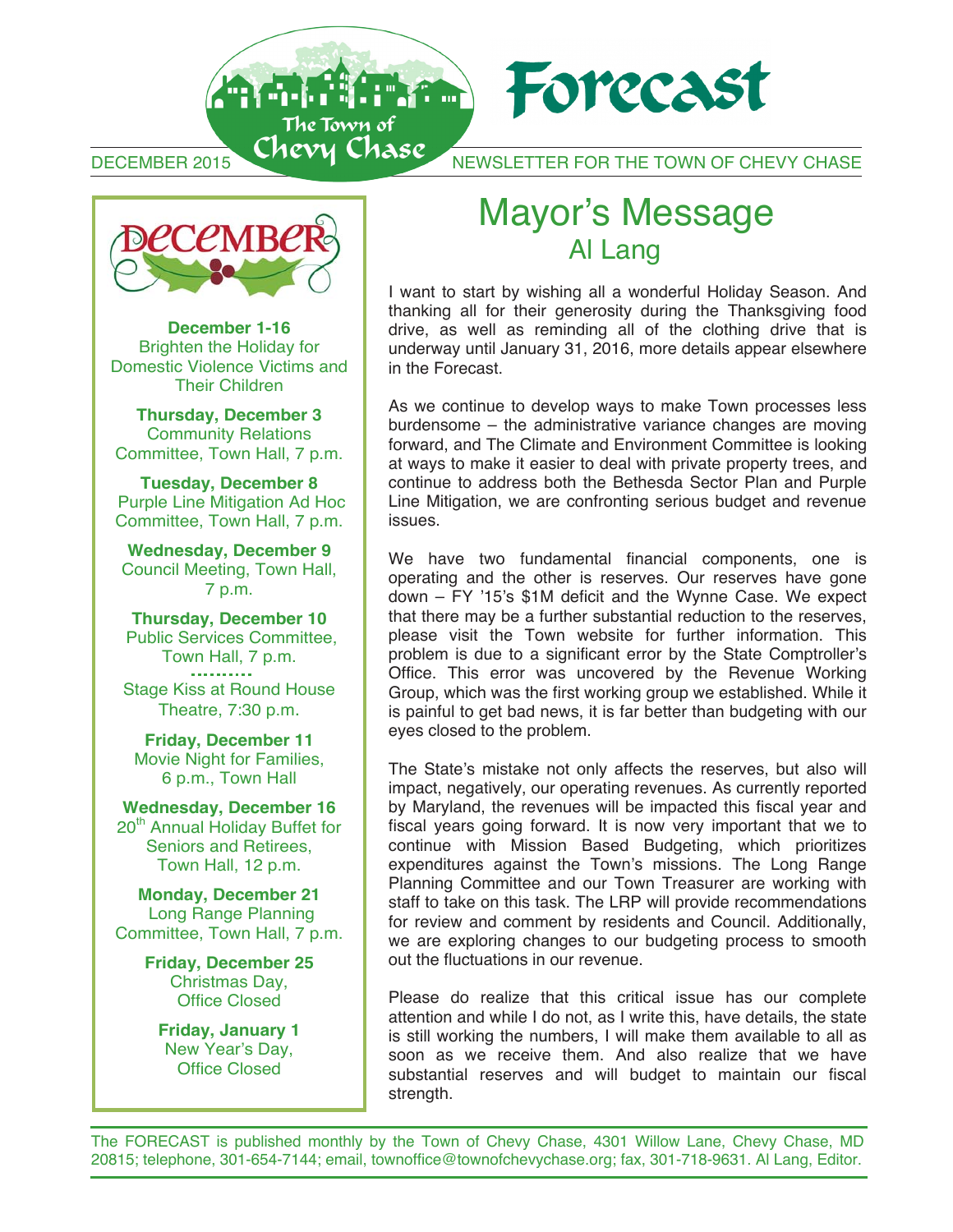# Council to Discuss Administrative Variances

At its December 9 meeting, the Town Council will discuss and consider introducing an ordinance to expand the types of building variance requests that may be processed administratively. Administrative variances may be granted by the Mayor and Town Manager if no objections are received following sufficent public notice, rather than be subject to a formal Council hearing. In December, Council also will discuss allowing certain retaining walls to be constructed without the need for a variance from Town building regulations. The primary goal of these proposed changes is to save time and cost to residents who wish to make certain minor improvements to their properties. The staff memo and draft ordinance related to these proposals are available for review on the Town website.

# Public Hearing on West Avenue Traffic Plan

On December 9, the Town Council will hold a public hearing on a new traffic plan for West Avenue. Over the past several years, the Town has received complaints about vehicular traffic on West Avenue, particularly related to excessive vehicle speeds and blocked travel lanes caused by the drop off and pick up of students at the Oneness-Family School.

At the direction of the Council, the Public Services Committee worked with our consulting engineer and Town staff to develop a new traffic and parking management plan for West Avenue. The plan, which provides for improved traffic flow and control, was developed in consultation with affected residents and school and church officials. Highlights include creation of a 15 mile per hour school zone speed limit; creation of a parking queue area on the west side of West Avenue; better delineation of "No Parking" areas on the east side of West Avenue; and creation of a new permit parking area (currently "No Parking") on the west side of the 6800 block of West Avenue to accommodate school employees and visitors.

A complete copy of the proposed ordinance and resolution, as well as a map of the proposed traffic plan, are available on the Town website and in the Town office.

# TOWN UPDATES

### Leaf Vacuuming To End on December 15

Vacuum trucks will collect leaves continuously, street by street, until Tuesday, December 15. A map detailing the collection schedule is available on the Town's website. All leaves should be raked to the curb, not into the street. After collection has ended, please place leaves in reusable containers or paper yard waste bags and place them at the curb by 7 a.m. for Monday pickup.

### Town Teen List

l

For the current list, please contact the Town office at townoffice@townofchevychase.org or 301-654-7144.

### Preparations for Winter Weather

The Town's Winter Weather Preparedness flyer is available on the Town website at www.townofchevychase.org

### Holiday Trash Collection and Tree Pickup

Trash will not be collected on Christmas Day, December 25, or New Year's Day, January 1, but will be collected on the next regularly scheduled day. The Town offers curbside pickup of Christmas trees. All wire, ornaments and tinsel must be removed.

#### Crime Watch

Please report all suspicious activity and crimes to the Montgomery County police at the nonemergency number: 301-279-8000. For emergencies or crimes in progress, call 911. Any information you can give to the police about criminal or suspicious activity in Town will help to make us safer. In addition, please report incidents to the Town office at 301-654- 7144 so that we can notify our off-duty Montgomery County police officers.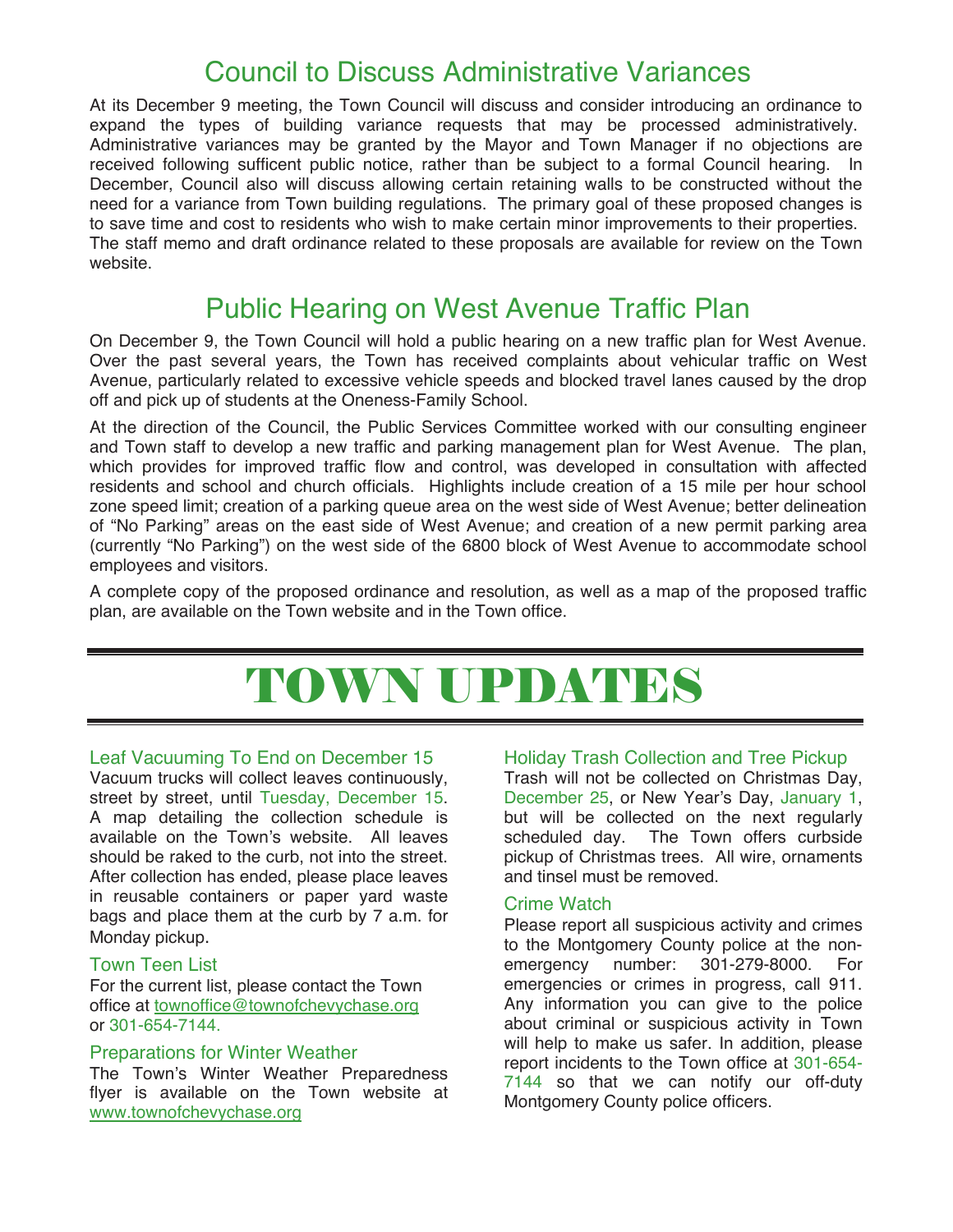# TOWN EVENTS

Sponsored by the Community Relations Committee

## Brighten the Holidays for Domestic Violence Victims and Their Children December 1- 16

The Town's Community Relations Committee is collecting gift cards and/or gifts for County victims of domestic violence and their children. The recipients are clients of the Montgomery County Abused Persons Program and Chesapeake Counseling. Town residents have been wonderfully generous in the past, and we hope our neighbors will once again



extend a helping hand to these needy families. You can purchase gift cards for \$10 or \$25 from stores such as Target, Marshall's,<br>Kohl's, Ross, Giant or Kohl's, Ross,

Sears. Please bring the cards to the Town Office, after hours slip them through the mailbox at 7104 Oakridge Avenue, or mail them to the Town of Chevy Chase, 4301 Willow Lane, Chevy Chase, MD 20815. Please include your name and your e-mail address to receive a donation receipt. Also, contact Cathy Wolf at wolfcs@starpower.net if you prefer to "adopt" a family and purchase specific items.

## Stage Kiss at Round House **Theatre**

### Thursday, December 10, 7:30 p.m.

per lickel. Please RSVP to 301-654<br>townoffice@townofchevychase.org. There is still time to join friends and neighbors for an evening at Round House Theatre on Thursday, December 10 at 7:30 p.m. The play *Stage Kiss,* by MacArthur Fellowship recipient Sarah Ruhl, follows two actors with a past, cast as romantic leads in a 1930s melodrama. There will be a postshow discussion. Round House is at 4545 East-West Hwy, one block from Wisconsin Ave. The price for discounted tickets is \$30 per ticket. Please RSVP to 301-654-7144 or



Movie Night for **Families** Friday, December 11 6 p.m., Town Hall

*Cloudy with a Chance of Meatballs*, this awardwinning, 90 minute animated film for children is sure to please. Showtime is 6 p.m. Pizza, drinks, & popcorn will be available. Space is limited. To RSVP, please call 301-654-7144 or email townoffice@townofchevychase.org. Children must be accompanied by an adult.

## 20<sup>th</sup> Annual Holiday Buffet for Seniors and Retirees Wednesday, December 16, 12 p.m., Town Hall

Join friends and neighbors at the  $20<sup>th</sup>$ annual Holiday Buffet for Town Seniors and Retirees on Wednesday, December 16 at noon in the Town Hall. While you feast on a delicious meal, you will have a chance to visit with old friends and meet some new ones. Please RSVP to 301-654-7144 or townoffice@townofchevychase.org We look forward to seeing you.

## Winter Outerwear Clothing Drive November 1 - January 31

The Town's Community Relations Committee and the Lawton Community Center are still collecting clean, gently-used or new warm coats, gloves, mittens, scarves, hats, heavy sweaters, pants, and socks for local charities serving those in need.

Clothing boxes for donations are in the Town Hall (Monday thru Friday 9 a.m. to 5 p.m.) and the Lawton Community Center (Monday thru Thursday from 9:30 a.m. to 9 p.m.; Friday and Saturday until 5 p.m.; and Sunday from 1 p.m. to  $5$  p.m.)

**Save The Date ~ Wine & Cheese Re-Gifting Party!** Put aside an unwanted holiday gift & save it to trade at a party in the Town Hall on January 24, 2016 from 4 to 6 p.m. Details in the next Forecast.